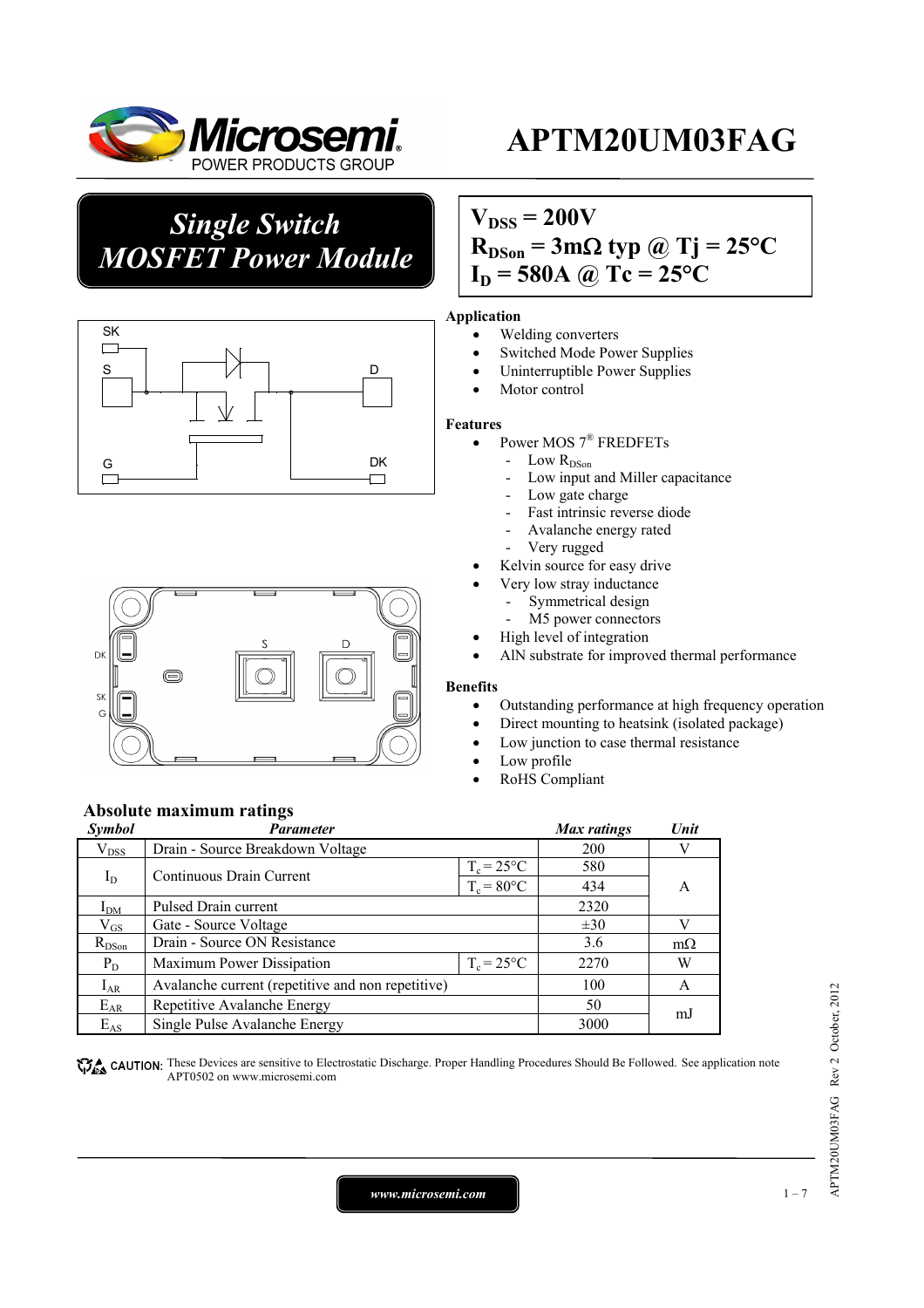

## **All ratings @ Tj = 25°C unless otherwise specified**

## **Electrical Characteristics**

|              | Symbol Characteristic           | <b>Test Conditions</b>              |                     | Min | Tvd | <b>Max</b> | Unit         |
|--------------|---------------------------------|-------------------------------------|---------------------|-----|-----|------------|--------------|
| $I_{DSS}$    | Zero Gate Voltage Drain Current | $V_{GS} = 0V$ , $V_{DS} = 200V$     | $T_i = 25^{\circ}C$ |     |     | 500        | μA           |
|              |                                 | $V_{GS} = 0V$ , $V_{DS} = 160V$     | $T_i = 125$ °C      |     |     | 3000       |              |
| $R_{DS(on)}$ | Drain – Source on Resistance    | $V_{GS} = 10V$ , $I_D = 290A$       |                     |     |     | 3.6        | $m\Omega$    |
| $V_{GS(th)}$ | Gate Threshold Voltage          | $V_{GS} = V_{DS}$ , $I_D = 15mA$    |                     |     |     |            | $\mathbf{V}$ |
| $I_{GSS}$    | Gate – Source Leakage Current   | $V_{GS} = \pm 30 V$ , $V_{DS} = 0V$ |                     |     |     | $\pm 400$  | nA           |

### **Dynamic Characteristics**

| <b>Symbol</b>    | <i><b>Characteristic</b></i> | <b>Test Conditions</b>                                                                                 | Min | $\mathcal{I}yp$ | <b>Max</b> | Unit |
|------------------|------------------------------|--------------------------------------------------------------------------------------------------------|-----|-----------------|------------|------|
| $C_{iss}$        | <b>Input Capacitance</b>     | $V_{GS} = 0V$                                                                                          |     | 43.3            |            |      |
| $C_{\rm oss}$    | <b>Output Capacitance</b>    | $V_{DS}$ = 25V                                                                                         |     | 13.9            |            | nF   |
| $C_{\rm rss}$    | Reverse Transfer Capacitance | $f = 1MHz$                                                                                             |     | 0.87            |            |      |
| $Q_{g}$          | Total gate Charge            | $V_{GS} = 10V$                                                                                         |     | 840             |            |      |
| $Q_{gs}$         | Gate – Source Charge         | $V_{\text{Bus}} = 100V$                                                                                |     | 318             |            | nC   |
| $Q_{gd}$         | Gate – Drain Charge          | $I_D = 580A$                                                                                           |     | 402             |            |      |
| $T_{d(0n)}$      | Turn-on Delay Time           | Inductive switching @ 125°C<br>$V_{GS} = 15V$<br>$V_{Bus} = 133V$<br>$I_D = 580A$<br>$R_G = 0.8\Omega$ |     | 32              |            |      |
| $T_r$            | Rise Time                    |                                                                                                        |     | 64              |            | ns   |
| $T_{d(off)}$     | Turn-off Delay Time          |                                                                                                        |     | 88              |            |      |
| $T_f$            | Fall Time                    |                                                                                                        |     | 116             |            |      |
| $E_{on}$         | Turn-on Switching Energy     | Inductive switching $\omega$ 25°C                                                                      |     | 5               |            |      |
| $E_{\text{off}}$ | Turn-off Switching Energy    | $V_{GS} = 15V$ , $V_{Bus} = 133V$<br>$I_D$ = 580A, $R_G$ = 0.8 $\Omega$                                |     | 5.6             |            | mJ   |
| $E_{on}$         | Turn-on Switching Energy     | Inductive switching $\omega$ 125°C                                                                     |     | 5.6             |            |      |
| $E_{\text{off}}$ | Turn-off Switching Energy    | $V_{GS} = 15V$ , $V_{Bus} = 133V$<br>$I_D$ = 580A, R <sub>G</sub> = 0.8Ω                               |     | 5.9             |            | mJ   |

### **Source - Drain diode ratings and characteristics**

| <b>Symbol</b> | <i><b>Characteristic</b></i> | <b>Test Conditions</b>        |                     | Min | Typ  | <b>Max</b> | <b>Unit</b> |
|---------------|------------------------------|-------------------------------|---------------------|-----|------|------------|-------------|
| $I_{S}$       | Continuous Source current    |                               | $Tc = 25^{\circ}C$  |     |      | 580        | A           |
|               | (Body diode)                 |                               | $Tc = 80^{\circ}C$  |     |      | 434        |             |
| $V_{SD}$      | Diode Forward Voltage        | $V_{GS} = 0V$ , $I_S = -580A$ |                     |     |      | 1.3        | V           |
| dv/dt         | Peak Diode Recovery ●        |                               |                     |     |      |            | V/ns        |
| $t_{rr}$      | Reverse Recovery Time        |                               | $T_i = 25^{\circ}C$ |     |      | 230        | ns          |
|               |                              | $I_S = -580A$<br>$V_R = 500V$ | $T_i = 125$ °C      |     |      | 450        |             |
| $Q_{rr}$      | Reverse Recovery Charge      | $dis/dt = 600A/µs$            | $T_i = 25^{\circ}C$ |     | 5.4  |            | $\mu$ C     |
|               |                              |                               | $T_i = 125$ °C      |     | 20.4 |            |             |

 dv/dt numbers reflect the limitations of the circuit rather than the device itself.  $I_S \leq -580A$  di/dt  $\leq 700A/\mu s$   $V_R \leq V_{DSS}$   $T_i \leq 150^{\circ}C$ 

*www.microsemi.com* 2-7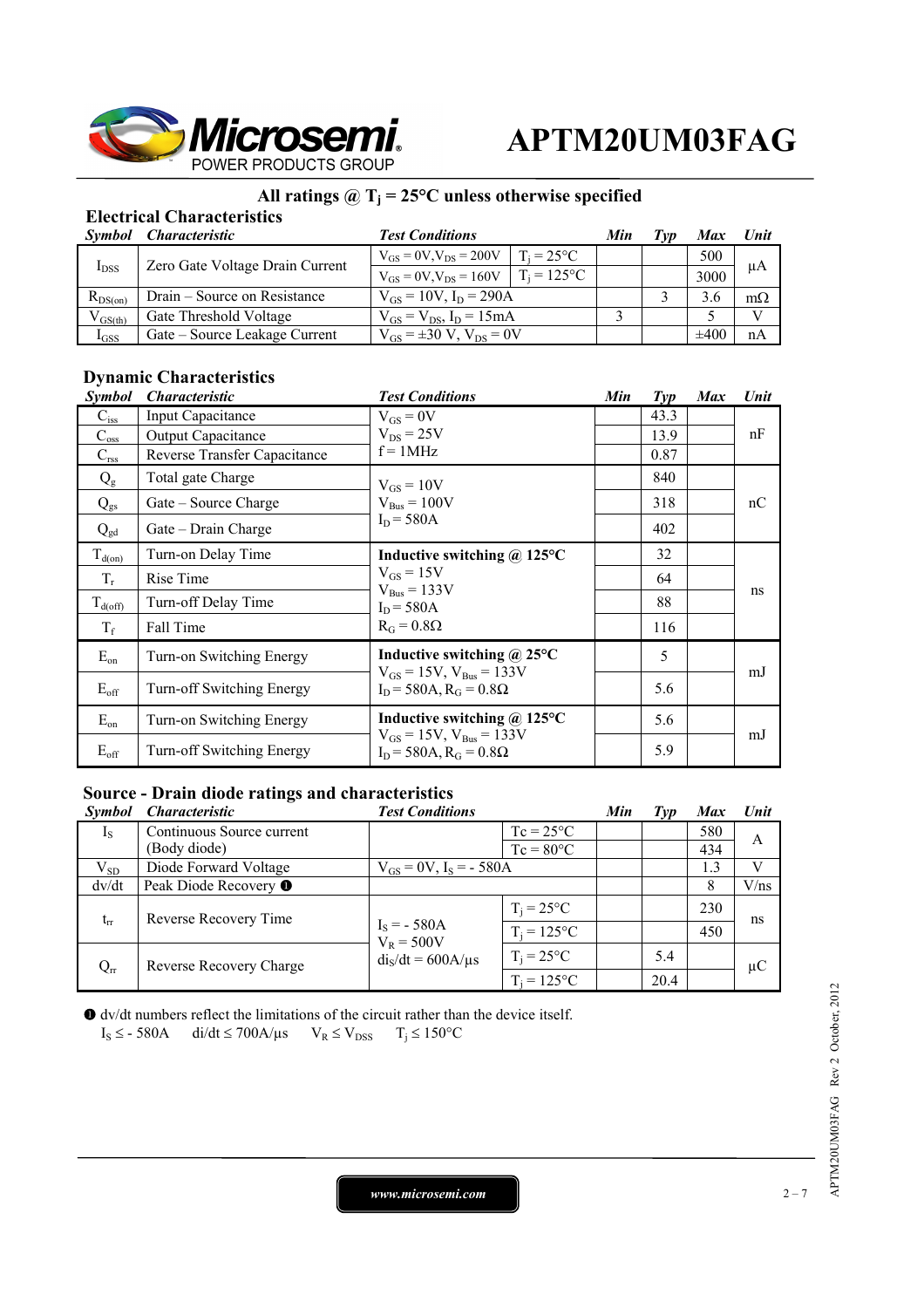

## **Thermal and package characteristics**

|             | Symbol Characteristic                                            |               |                | Min   | l vp | <b>Max</b> | Unit               |
|-------------|------------------------------------------------------------------|---------------|----------------|-------|------|------------|--------------------|
| $R_{thJC}$  | Junction to Case Thermal Resistance                              |               |                |       |      | 0.055      | $\rm ^{\circ} C/W$ |
| $V_{ISOL}$  | RMS Isolation Voltage, any terminal to case $t = 1$ min, 50/60Hz |               |                | 4000  |      |            |                    |
| $T_{J}$     | Operating junction temperature range                             |               |                | $-40$ |      | 150        | $\rm ^{\circ}C$    |
| $T_{STG}$   | <b>Storage Temperature Range</b>                                 |               |                | $-40$ |      | 125        |                    |
| $T_{\rm C}$ | <b>Operating Case Temperature</b>                                |               |                | $-40$ |      | 100        |                    |
| Torque      | Mounting torque                                                  | To heatsink   | M <sub>6</sub> |       |      |            | N.m                |
|             |                                                                  | For terminals | M5             |       |      | 3.5        |                    |
| Wt          | Package Weight                                                   |               |                |       |      | 300        | g                  |

### **SP6 Package outline** (dimensions in mm)



See application note APT0601 - Mounting Instructions for SP6 Power Modules on www.microsemi.com

*www.microsemi.com* 3-7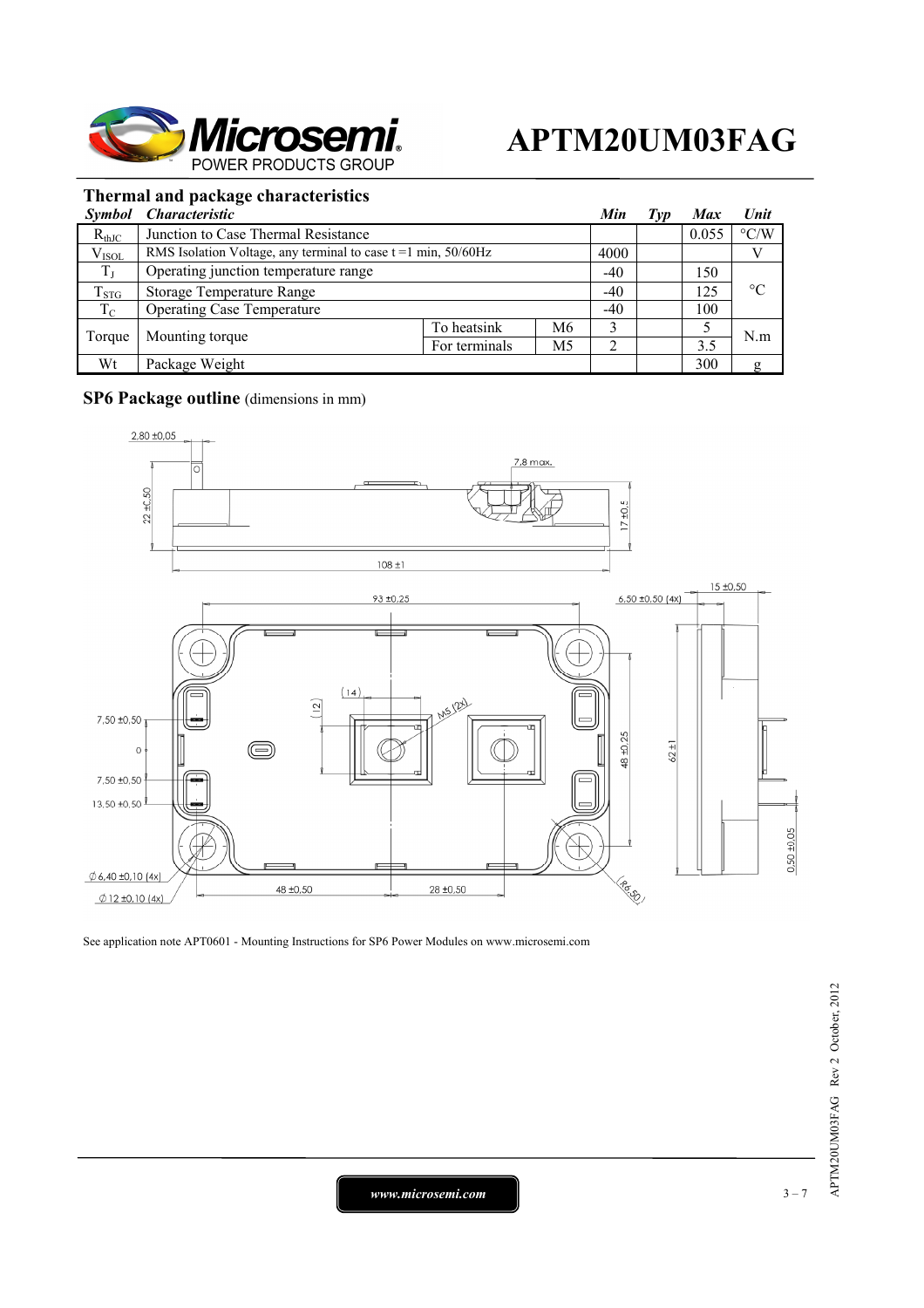

### **Typical Performance Curve**



*www.microsemi.com* 4-7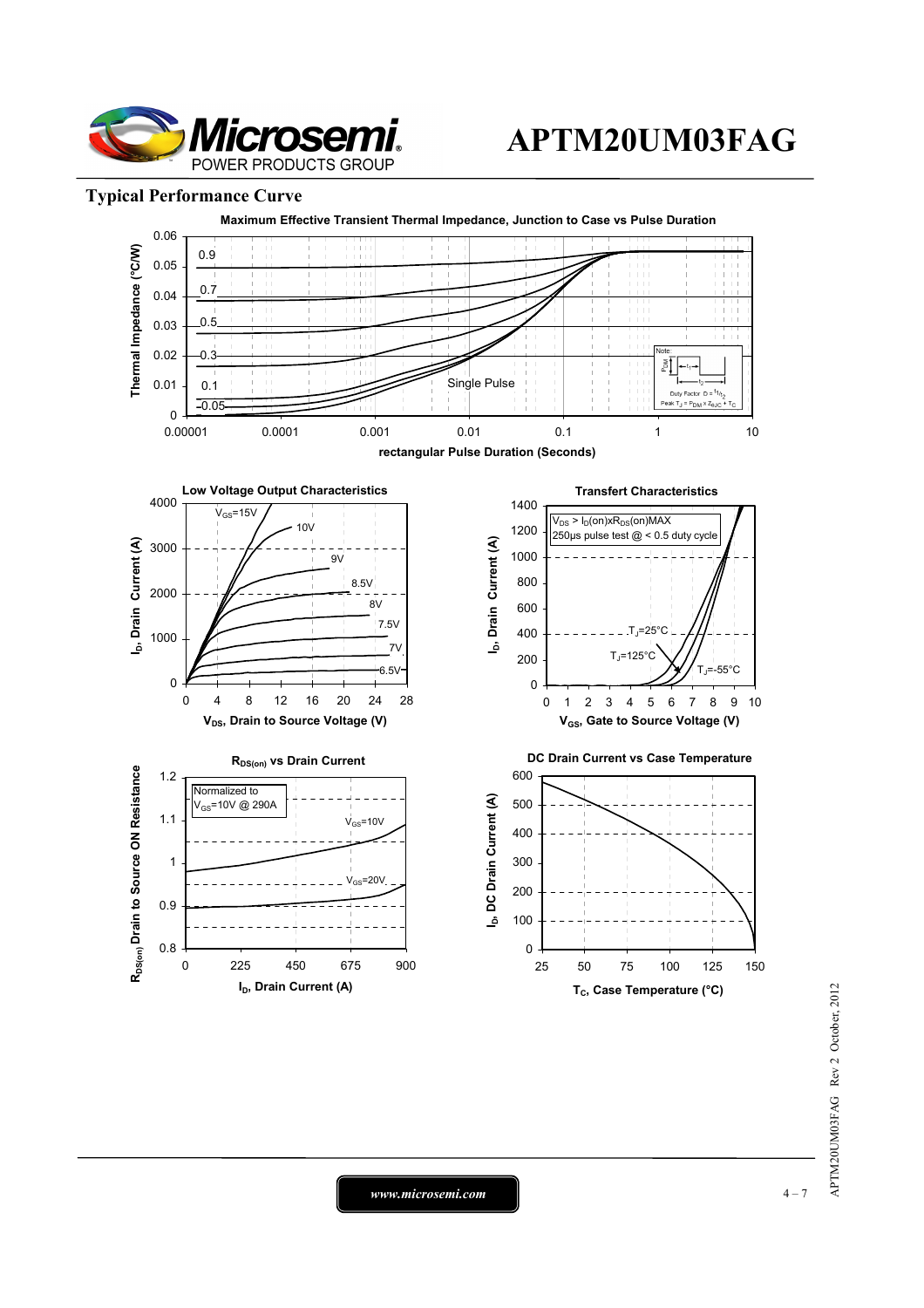







*www.microsemi.com* 5-7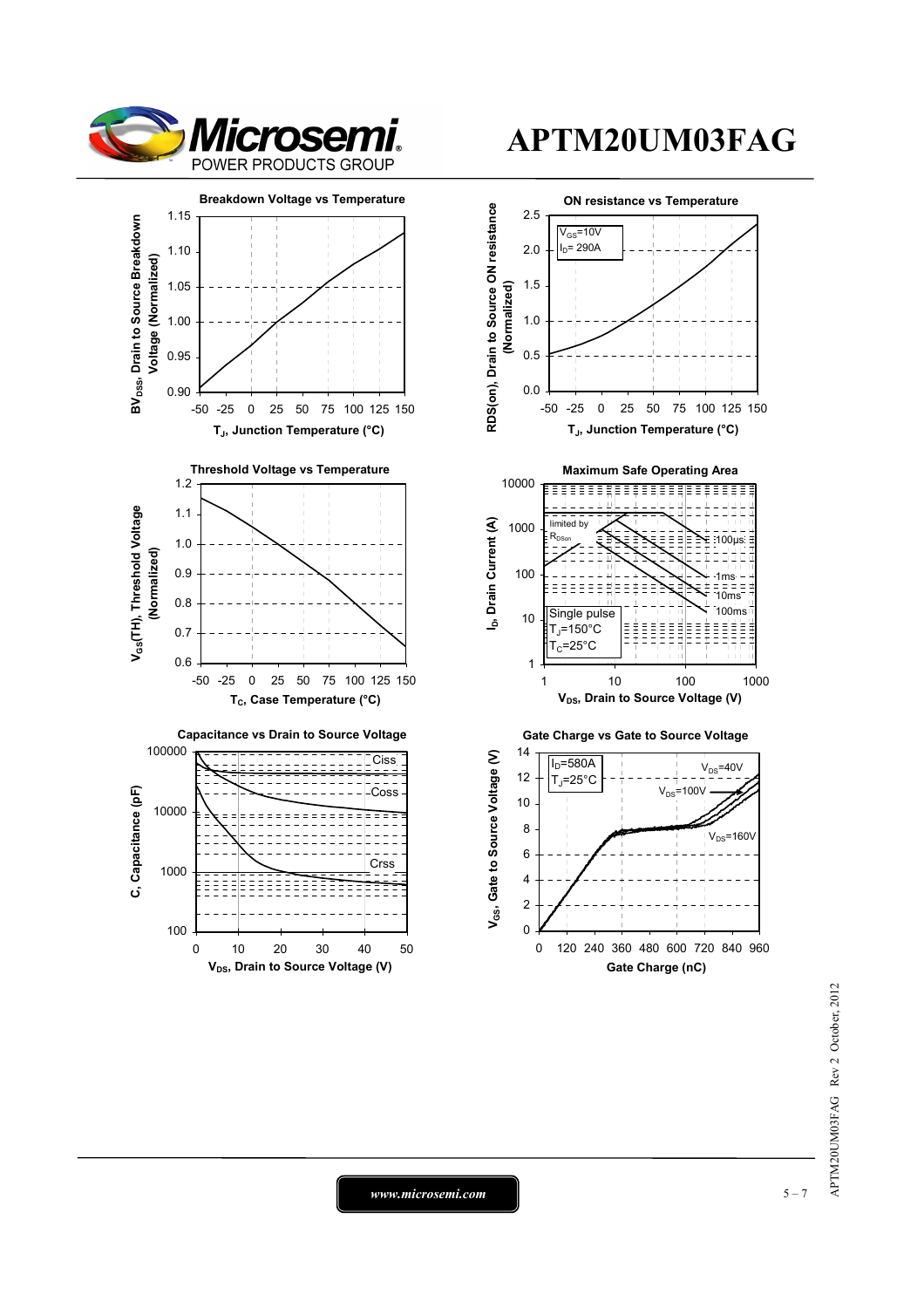

t,

Eon

t,



APTM20UM03FAG Rev 2 October, 2012 APTM20UM03FAG Rev 2 October, 2012

*www.microsemi.com* 6-7